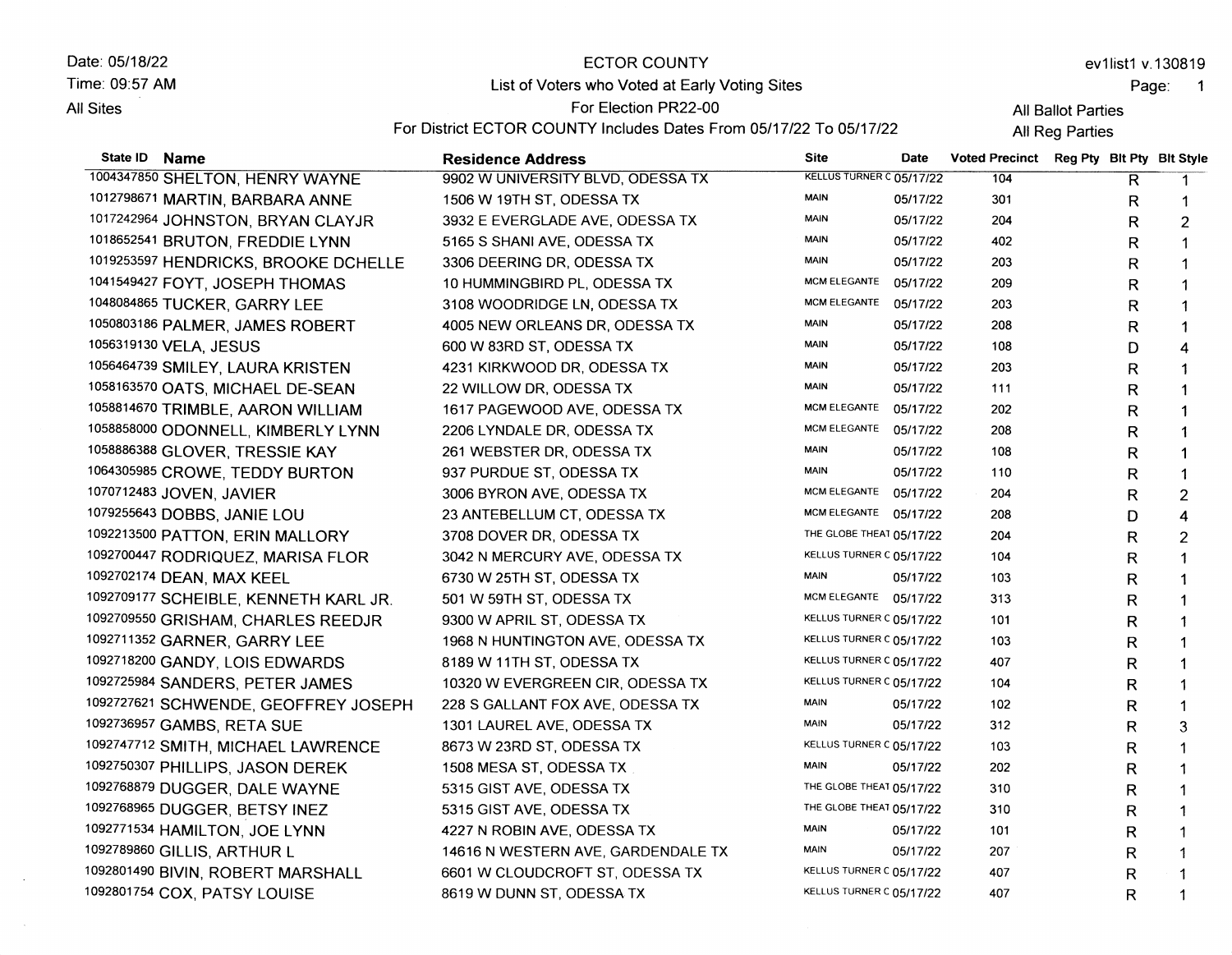Date: 05/18/22 Time: 09:57 AM **All Sites** 

#### ECTOR COUNTY

ev1list1 v.130819

Page: 2

## List of Voters who Voted at Early Voting Sites

For Election PR22-00

For District ECTOR COUNTY Includes Dates From 05/17/22 To 05/17/22

All Ballot Parties All Reg Parties

| State ID Name                                        | <b>Residence Address</b>         | <b>Site</b>              | <b>Date</b> | <b>Voted Precinct</b> |              | Reg Pty Blt Pty Blt Style |
|------------------------------------------------------|----------------------------------|--------------------------|-------------|-----------------------|--------------|---------------------------|
| 1092803492 LIPSEY, AMANDA SHARRAE                    | 3303 SHERBROOK RD, ODESSA TX     | <b>MAIN</b>              | 05/17/22    | 203                   | R            | $\mathbf 1$               |
| 1092808648 WENGER, KELLY BURROWS                     | 3008 BOTTICELLI AVE, ODESSA TX   | MCM ELEGANTE             | 05/17/22    | 201                   | R            | 1                         |
| 1092811762 WINTER, SECILIA THATCHER                  | 1301 N NAVAJO AVE, ODESSA TX     | <b>MAIN</b>              | 05/17/22    | 407                   | R            |                           |
| 1092813756 LOVELL, JERRY LYNN                        | 1217 E 43RD ST, ODESSA TX        | <b>MAIN</b>              | 05/17/22    | 314                   | R            |                           |
| 1092817844 CONLEY, LEIGH ANN                         | 9932 W CAMINO DEL SOL, ODESSA TX | THE GLOBE THEAT 05/17/22 |             | 101                   | R            | 1                         |
| 1092819959 COVINGTON, CHARLES WALTER                 | 6778 W ARTIE ST, ODESSA TX       | KELLUS TURNER C 05/17/22 |             | 407                   | R            | 1                         |
| 1092823352 VICKERS, CYNTHIA RICHARDSON               | 1213 ALPINE ST, ODESSA TX        | <b>MAIN</b>              | 05/17/22    | 314                   | R            | 1                         |
| <b>Mailing Address:</b>                              | PO BOX 14824 ODESSA TX 79768     |                          |             |                       |              |                           |
| 1092823368 VICKERS, HURLEY DWAYNE                    | 1213 ALPINE ST, ODESSA TX        | <b>MAIN</b>              | 05/17/22    | 314                   | R            | 1                         |
| Mailing Address:                                     | P O BOX 14824 ODESSA TX 79768    |                          |             |                       |              |                           |
| 1092826646 VICKERS, NANCY CAROL                      | 7142 W 29TH ST, ODESSA TX        | MAIN                     | 05/17/22    | 104                   | R            | $\mathbf 1$               |
| 1092831892 WILLIAMS-HAWKINS, CATHY<br><b>ANNETTE</b> | 2901 REDBUD AVE, ODESSA TX       | THE GLOBE THEAT 05/17/22 |             | 204                   | R            | $\overline{2}$            |
| 1092831902 MORRIS, CASSANDRA ANN                     | 1311 E 49TH ST, ODESSA TX        | MAIN                     | 05/17/22    | 314                   | R            | 1                         |
| 1092850372 DAVIS, VICKI LYNN                         | 1441 WESTBROOK AVE, ODESSA TX    | <b>MAIN</b>              | 05/17/22    | 202                   | R            | $\mathbf{1}$              |
| 1092850546 HARWELL, JO LYNNE                         | 1516 SPUR AVE, ODESSA TX         | <b>MAIN</b>              | 05/17/22    | 202                   | R            | $\mathbf 1$               |
| 1092851149 JOHNSON, DEBORAH LYNN                     | 2421 CAMBRIDGE ST, ODESSA TX     | MCM ELEGANTE             | 05/17/22    | 202                   | R            | $\mathbf 1$               |
| 1092856810 NORTON, SHERI HILLER                      | 6412 DESOTO DR, ODESSA TX        | <b>MCM ELEGANTE</b>      | 05/17/22    | 203                   | R            | $\mathbf 1$               |
| 1092857963 KEAST, DAN A                              | 6521 DUNBAR DR, ODESSA TX        | <b>MAIN</b>              | 05/17/22    | 203                   | R            | 1                         |
| 1092859007 MITIS, STEVEN CHRISTOPHER                 | 1508 ENGLEWOOD LN, ODESSA TX     | <b>MAIN</b>              | 05/17/22    | 202                   | R            | 1                         |
| 1092859727 NEAL, RONNIE EARL                         | 2766 E 21ST ST, ODESSA TX        | MCM ELEGANTE             | 05/17/22    | 202                   | R            | -1                        |
| 1092863230 KIMMELL, BRUCE ALLEN                      | 609 E 97TH ST, ODESSA TX         | <b>MAIN</b>              | 05/17/22    | 111                   | R            | 1                         |
| 1092863295 MARTIN, AARON ANDREW                      | 1605 E 17TH ST, ODESSA TX        | <b>MAIN</b>              | 05/17/22    | 309                   | R            | 1                         |
| 1092865450 WEIR-NUTTER, CINDY RENEA                  | 6416 DESOTO DR, ODESSA TX        | <b>MAIN</b>              | 05/17/22    | 203                   | R            | 1                         |
| 1092866825 FAIR, DEBRA LYNN                          | 40 MUIRFIELD DR, ODESSA TX       | <b>MCM ELEGANTE</b>      | 05/17/22    | 203                   | R            | 1                         |
| 1092867571 WALLIN, PEGGY ANN                         | 1715 GRAYSON AVE, ODESSA TX      | <b>MCM ELEGANTE</b>      | 05/17/22    | 202                   | R            | 1                         |
| 1092867585 WALLIN, JOE ARTHUR                        | 1715 GRAYSON AVE, ODESSA TX      | <b>MCM ELEGANTE</b>      | 05/17/22    | 202                   | R            | $\mathbf 1$               |
| 1092867846 BRITO, CARLOSJR                           | 1344 PAGEWOOD AVE, ODESSA TX     | <b>MAIN</b>              | 05/17/22    | 202                   | R            | 1                         |
| 1092867912 STOKER, CAROLE F                          | 1435 SWEETBRIAR CIR, ODESSA TX   | <b>MAIN</b>              | 05/17/22    | 202                   | R            |                           |
| 1092870207 MOORE, DARRELL LYNN                       | 9102 BEDFORD DR, ODESSA TX       | MAIN                     | 05/17/22    | 108                   | R            |                           |
| 1092878903 HENRY, DANA FRANCES                       | 2425 IDLEWOOD LN, ODESSA TX      | <b>MAIN</b>              | 05/17/22    | 202                   | R            |                           |
| 1092881854 BELL, ANGELA GOODWIN                      | 4912 HANOVER DR, ODESSA TX       | MAIN                     | 05/17/22    | 209                   | R            | 1                         |
| 1092882729 AYERS, EWELL DEANJR                       | 22 EMERALD FOREST DR, ODESSA TX  | <b>MAIN</b>              | 05/17/22    | 203                   | R            |                           |
| 1092882803 FRY, ANTHONY DOUGLAS                      | 8 SUNNYGROVE DR, ODESSA TX       | MCM ELEGANTE 05/17/22    |             | 209                   | $\mathsf{R}$ |                           |
|                                                      |                                  |                          |             |                       |              |                           |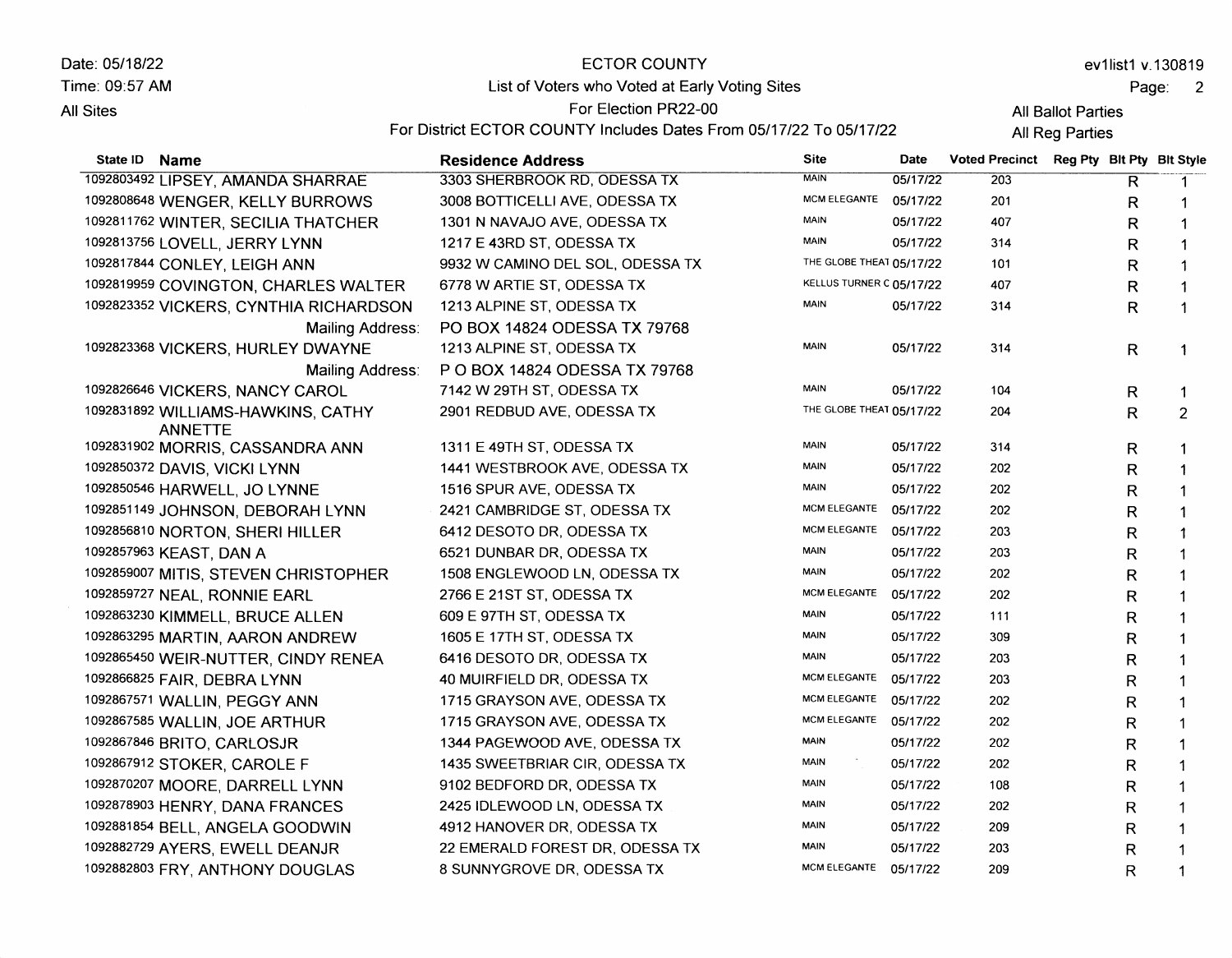| Date: 05/18/22   |                                                     | <b>ECTOR COUNTY</b>                                                |                       |          |                                          |                    |              | ev1list1 v.130819          |
|------------------|-----------------------------------------------------|--------------------------------------------------------------------|-----------------------|----------|------------------------------------------|--------------------|--------------|----------------------------|
| Time: 09:57 AM   |                                                     | List of Voters who Voted at Early Voting Sites                     |                       |          |                                          |                    | Page:        | $\overline{\phantom{a}}$ 3 |
| <b>All Sites</b> |                                                     | For Election PR22-00                                               |                       |          |                                          | All Ballot Parties |              |                            |
|                  |                                                     | For District ECTOR COUNTY Includes Dates From 05/17/22 To 05/17/22 |                       |          |                                          | All Reg Parties    |              |                            |
| State ID Name    |                                                     | <b>Residence Address</b>                                           | <b>Site</b>           | Date     | Voted Precinct Reg Pty Blt Pty Blt Style |                    |              |                            |
|                  | 1092888785 SHACKELFORD, GEORGE RAY                  | 6000 N DWIGHT HELMS RD, GOLDSMITH TX                               | <b>MAIN</b>           | 05/17/22 | 109                                      |                    | R            | $\mathbf 1$                |
|                  | Mailing Address:                                    | PO BOX 233 GOLDSMITH TX 79741                                      |                       |          |                                          |                    |              |                            |
|                  | 1092888792 SHACKELFORD, LOU ETTA                    | 6000 N DWIGHT HELMS RD, GOLDSMITH TX                               | <b>MAIN</b>           | 05/17/22 | 109                                      |                    | R            | $\mathbf 1$                |
|                  | Mailing Address:                                    | PO BOX 233 GOLDSMITH TX 79741                                      |                       |          |                                          |                    |              |                            |
|                  | 1092890294 AYERS, MEREDITH LUNDAY                   | 22 EMERALD FOREST DR, ODESSA TX                                    | <b>MAIN</b>           | 05/17/22 | 203                                      |                    | R.           |                            |
|                  | 1092894461 BRADEN, MICHAEL ALAN                     | 4016 SPRINGDALE DR, ODESSA TX                                      | <b>MAIN</b>           | 05/17/22 | 204                                      |                    | R            | $\overline{c}$             |
|                  | 1092895494 GOTCHER, TRACY LYNN                      | 1705 HEMPHILL AVE, ODESSA TX                                       | <b>MAIN</b>           | 05/17/22 | 301                                      |                    | R            |                            |
|                  | 1092896185 GILLIS, KATHY LAVERN                     | 14616 N WESTERN AVE, GARDENDALE TX                                 | MAIN                  | 05/17/22 | 207                                      |                    | R            | 1                          |
|                  | 1092896417 DAVIS, TRACY ATKINS                      | 9130 BEDFORD DR, ODESSA TX                                         | <b>MAIN</b>           | 05/17/22 | 108                                      |                    | R            | 1                          |
|                  | 1092897360 CHITTY, COLETTE                          | 6205 GLENHAVEN DR, ODESSA TX                                       | <b>MCM ELEGANTE</b>   | 05/17/22 | 203                                      |                    | R            | 1                          |
|                  | 1092897855 STEPHENS, DENNIS LEE                     | 528 YANCY ST, ODESSA TX                                            | <b>MAIN</b>           | 05/17/22 | 110                                      |                    | R            | 1                          |
|                  | Mailing Address:                                    | PO BOX 14713 ODESSA TX 79768                                       |                       |          |                                          |                    |              |                            |
|                  | 1092897864 STEPHENS, STEPHANIE LYNN                 | 528 YANCY ST, ODESSA TX                                            | <b>MAIN</b>           | 05/17/22 | 110                                      |                    | R            | 1                          |
|                  | Mailing Address:                                    | PO BOX 14713 ODESSA TX 79768                                       |                       |          |                                          |                    |              |                            |
|                  | 1092897872 GARDNER, ANGELA KAY                      | 513 ST MARYS CIR, ODESSA TX                                        | <b>MAIN</b>           | 05/17/22 | 110                                      |                    | R.           | 1                          |
|                  | 1092898056 ROQUEMORE, SHARON LEE                    | 8642 DUBLIN AVE, ODESSA TX                                         | <b>MCM ELEGANTE</b>   | 05/17/22 | 110                                      |                    | R            | -1                         |
|                  | 1092899067 GONZALEZ, MANUEL ERNESTIII               | 55 MUIRFIELD DR, ODESSA TX                                         | <b>MCM ELEGANTE</b>   | 05/17/22 | 203                                      |                    | R            | $\mathbf 1$                |
|                  | Mailing Address:                                    | 55 MUIRFIELD DR ODESSA TX 79762                                    |                       |          |                                          |                    |              |                            |
|                  | 1092901277 PORTER, JULEE ANN                        | 7006 STONEHENGE RD, ODESSA TX                                      | <b>MAIN</b>           | 05/17/22 | 201                                      |                    | R            |                            |
|                  | 1092905226 DAVIS, RANDY BRUCE                       | 9130 BEDFORD DR, ODESSA TX                                         | MAIN                  | 05/17/22 | 108                                      |                    | R            |                            |
|                  | 1092906551 BRAY, GAY WYATT                          | 7033 TOBOSA AVE, ODESSA TX                                         | <b>MAIN</b>           | 05/17/22 | 110                                      |                    | R            |                            |
|                  | 1092906567 BRAY, ROY ROBERT                         | 7033 TOBOSA AVE, ODESSA TX                                         | MAIN                  | 05/17/22 | 110                                      |                    | R            |                            |
|                  | 1092906682 ROQUEMORE, WENDELL LYNN                  | 8642 DUBLIN AVE, ODESSA TX                                         | MAIN                  | 05/17/22 | 110                                      |                    | R            |                            |
|                  | 1092907640 SALMON, THOMAS LEEII                     | 6 MANSION OAKS DR, ODESSA TX                                       | MCM ELEGANTE          | 05/17/22 | 201                                      |                    | R            | -1                         |
|                  | 1092908770 LANGFORD, PATRICIA FRIDAY                | 2716 PALO VERDE DR, ODESSA TX                                      | <b>MAIN</b>           | 05/17/22 | 203                                      |                    | R            |                            |
|                  | 1092910239 YOUNG, GLENDA KATHRYN                    | 50 PRESTWICK DR, ODESSA TX                                         | <b>MCM ELEGANTE</b>   | 05/17/22 | 203                                      |                    | R            |                            |
|                  | 1092910596 ROE, PEGGY                               | 2913 E 21ST ST, ODESSA TX                                          | <b>MAIN</b>           | 05/17/22 | 202                                      |                    | R            |                            |
|                  | 1092910944 NABARRETTE, ADOLFO<br><b>CHRISTOPHER</b> | 6105 GLENHAVEN DR, ODESSA TX                                       | MCM ELEGANTE 05/17/22 |          | 203                                      |                    | $\mathsf{R}$ |                            |
|                  | 1092915321 KIRBY, GEORGIA LEA                       | 8646 TULANE AVE, ODESSA TX                                         | <b>MAIN</b>           | 05/17/22 | 110                                      |                    | R            |                            |
|                  | 1092924825 SIVALLS, CHARLES RICHARD                 | 30 MUIRFIELD DR, ODESSA TX                                         | MCM ELEGANTE          | 05/17/22 | 203                                      |                    | R            |                            |
|                  | 1092925605 FLOREY, JOE NEAL                         | 2107 CUSTER AVE, ODESSA TX                                         | <b>MCM ELEGANTE</b>   | 05/17/22 | 202                                      |                    | R            |                            |
|                  | Mailing Address:                                    | P O BOX 12584 ODESSA TX 79768                                      |                       |          |                                          |                    |              |                            |
|                  | 1092927190 MASON, DORIS CASEY                       | 1428 SWEETBRIAR CIR, ODESSA TX                                     | <b>MAIN</b>           | 05/17/22 | 202                                      |                    | R            |                            |
|                  | 1092927933 STEARNS, LAURA ELIZABETH                 | 1324 WEDGEWOOD AVE, ODESSA TX                                      | MCM ELEGANTE 05/17/22 |          | 202                                      |                    | R            |                            |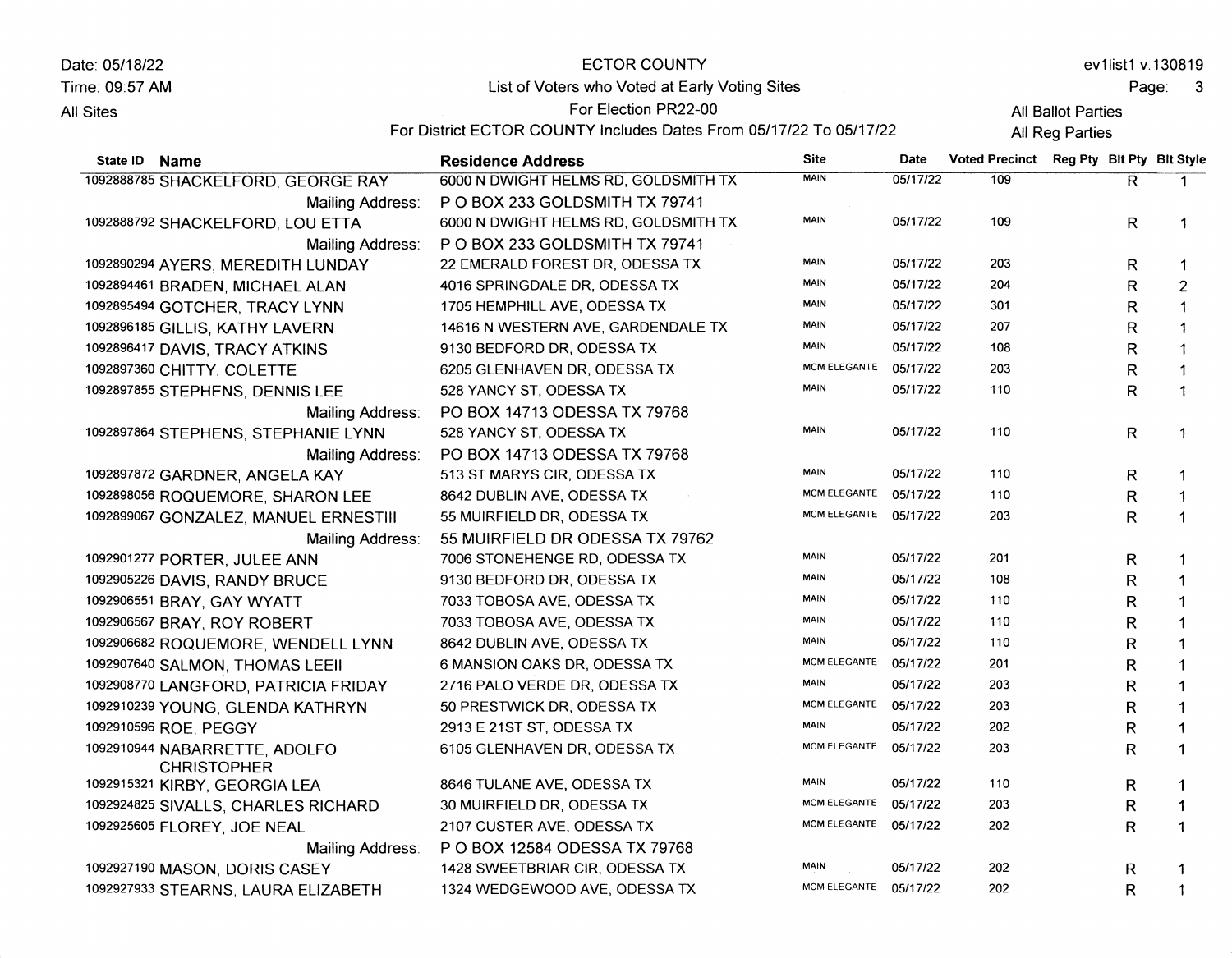Date: 05/18/22 Time. 09:57 AM **All Sites** 

### **ECTOR COUNTY**

ev1list1 v.130819

Page: <sup>4</sup>

List of Voters who Voted at Early Voting Sites For Election PR22-00

All Ballot Parties

For District ECTOR COUNTY Includes Dates From 05/17/22 To 05/17/22

All Reg Parties

| State ID Name                         | <b>Residence Address</b>             | <b>Site</b>           | <b>Date</b> | Voted Precinct Reg Pty Blt Pty Blt Style |   |              |
|---------------------------------------|--------------------------------------|-----------------------|-------------|------------------------------------------|---|--------------|
| 1092928682 RODRIGUEZ, JACQUALINE C    | 2506 VERDE AVE, ODESSA TX            | <b>MAIN</b>           | 05/17/22    | 202                                      | R |              |
| 1092929396 HOGAN, JO ELLEN            | 25 MUIRFIELD DR, ODESSA TX           | <b>MAIN</b>           | 05/17/22    | 203                                      | R | 1            |
| 1092933392 ROGERS, SAMMIE             | 162 QUAIL RUN, ODESSA TX             | MAIN                  | 05/17/22    | 209                                      | R | 1            |
| 1092933739 SHAW, THURMAN MORRIS       | 6 AMETHYST CV, ODESSA TX             | MCM ELEGANTE 05/17/22 |             | 203                                      | R | $\mathbf 1$  |
| Mailing Address:                      | 6 AMETHYST CV ODESSA TX 79762        |                       |             |                                          |   |              |
| 1092933760 JOHNSON, BETTY JANE        | 168 QUAIL RUN, ODESSA TX             | MCM ELEGANTE 05/17/22 |             | 209                                      | R | 1            |
| 1092933773 JOHNSON, LARRY JAMES       | 168 QUAIL RUN, ODESSA TX             | MCM ELEGANTE 05/17/22 |             | 209                                      | R | 1            |
| 1092933940 WINDHAM, TRISHA REYNOLDS   | 35 AMETHYST CV, ODESSA TX            | MCM ELEGANTE 05/17/22 |             | 203                                      | R | $\mathbf{1}$ |
| 1092936324 NEAL, JOANA L              | 2766 E 21ST ST, ODESSA TX            | MCM ELEGANTE 05/17/22 |             | 202                                      | R | 1            |
| 1092936751 ATTAWAY, BARNEY RAY        | 2122 TANGLEWOOD LN, ODESSA TX        | <b>MAIN</b>           | 05/17/22    | 202                                      | R | 1            |
| 1092937166 HOGAN, THEODORE WAYNEJR    | 25 MUIRFIELD DR, ODESSA TX           | <b>MAIN</b>           | 05/17/22    | 203                                      | R | 1            |
| 1092942222 TYREE, TERRY TUNSTALL      | 3100 TRAILS END RD, ODESSA TX        | <b>MCM ELEGANTE</b>   | 05/17/22    | 203                                      | R | 1            |
| 1092942493 FOWLER, JAMES NICHOLAS     | 2725 PALO VERDE DR, ODESSA TX        | MCM ELEGANTE 05/17/22 |             | 203                                      | R | 1            |
| 1092943697 BROWNLEE, NORMAN EIII      | 6600 DUNBAR DR, ODESSA TX            | <b>MAIN</b>           | 05/17/22    | 203                                      | R | 1            |
| 1092948138 ORMSBY, SHARON             | 2615 ALICE ST, ODESSA TX             | <b>MCM ELEGANTE</b>   | 05/17/22    | 108                                      | R |              |
| 1092951010 MARTEL, ANITA LOUISE       | 173 QUAIL RUN, ODESSA TX             | <b>MAIN</b>           | 05/17/22    | 209                                      | R | 1            |
| 1092952418 CLARK, CHRISTOPHER MICHAEL |                                      | <b>MAIN</b>           | 05/17/22    | 209                                      | R | 1            |
| 1092954656 HARWELL, JAMES E           | 1516 SPUR AVE, ODESSA TX             | <b>MAIN</b>           | 05/17/22    | 202                                      | R | 1            |
| 1092954930 WARD, LINDA JEAN           | 1441 HAYWOOD AVE, ODESSA TX          | <b>MCM ELEGANTE</b>   | 05/17/22    | 202                                      | R | 1            |
| 1092954953 WARD, GEORGE ROY           | 1441 HAYWOOD AVE, ODESSA TX          | MCM ELEGANTE 05/17/22 |             | 202                                      | R | 1            |
| 1092958538 KIMMELL, CYNTHIA IRENE     | 609 E 97TH ST, ODESSA TX             | <b>MAIN</b>           | 05/17/22    | 111                                      | R | 1            |
| 1092959915 CORBETT, TOMMY             | 2201 ROCKY LANE RD # 2000, ODESSA TX | <b>MCM ELEGANTE</b>   | 05/17/22    | 203                                      | D | 4            |
| 1092960090 NUTTER, JAMES MILLIARD     | 6416 DESOTO DR, ODESSA TX            | <b>MAIN</b>           | 05/17/22    | 203                                      | R | 1            |
| 1092960775 COBB, MEGAN GOSSETT        | 2725 DEERING DR, ODESSA TX           | MCM ELEGANTE 05/17/22 |             | 203                                      | R | 1            |
| 1092961036 WILLIAMS, RONALD DALE      | 6500 EASTRIDGE RD APT 13, ODESSA TX  | MCM ELEGANTE 05/17/22 |             | 203                                      | R | $\mathbf{1}$ |
| 1092963017 NABARRETTE, DEBORAH JAYE   | 6105 GLENHAVEN DR, ODESSA TX         | MCM ELEGANTE 05/17/22 |             | 203                                      | R | 1            |
| 1092964789 FRANZOY, ALTA RUNYAN       | 1600 E VFW LN, ODESSA TX             | MAIN                  | 05/17/22    | 313                                      | R | 1            |
| 1092968741 RICHARDSON, JIMMIE SUMPTER | 2309 LADUE LN, ODESSA TX             | MCM ELEGANTE          | 05/17/22    | 203                                      | R |              |
| 1092969746 REINER, BETTY JEAN         | 917 W 40TH ST, ODESSA TX             | MAIN                  | 05/17/22    | 311                                      | R | 1            |
| 1092976053 ZEPEDA, JAIME              | 814 COLEMAN AVE, ODESSA TX           | <b>MAIN</b>           | 05/17/22    | 412                                      | R | 1            |
| 1092981192 COOMBES, HENRY K           | 4225 KIRKWOOD DR, ODESSA TX          | MAIN                  | 05/17/22    | 203                                      | R | 1            |
| 1092981205 COOMBES, WANDA LOU         | 4225 KIRKWOOD DR, ODESSA TX          | <b>MAIN</b>           | 05/17/22    | 203                                      | R | 1            |
| 1092982891 ELKINS, CECILE             | 210 W VERMONT ST, ODESSA TX          | <b>MCM ELEGANTE</b>   | 05/17/22    | 108                                      | R | 1            |
| 1092984355 CAMPOS, BLAS TIJERINA      | 935 YUCCA AVE, ODESSA TX             | MCM ELEGANTE          | 05/17/22    | 110                                      | R | 1            |
| 1092986841 HURLEY, ALAN EUGENE        | 5050 TANGLEWOOD LN # 1512, ODESSA TX | MCM ELEGANTE 05/17/22 |             | 206                                      | R | 1            |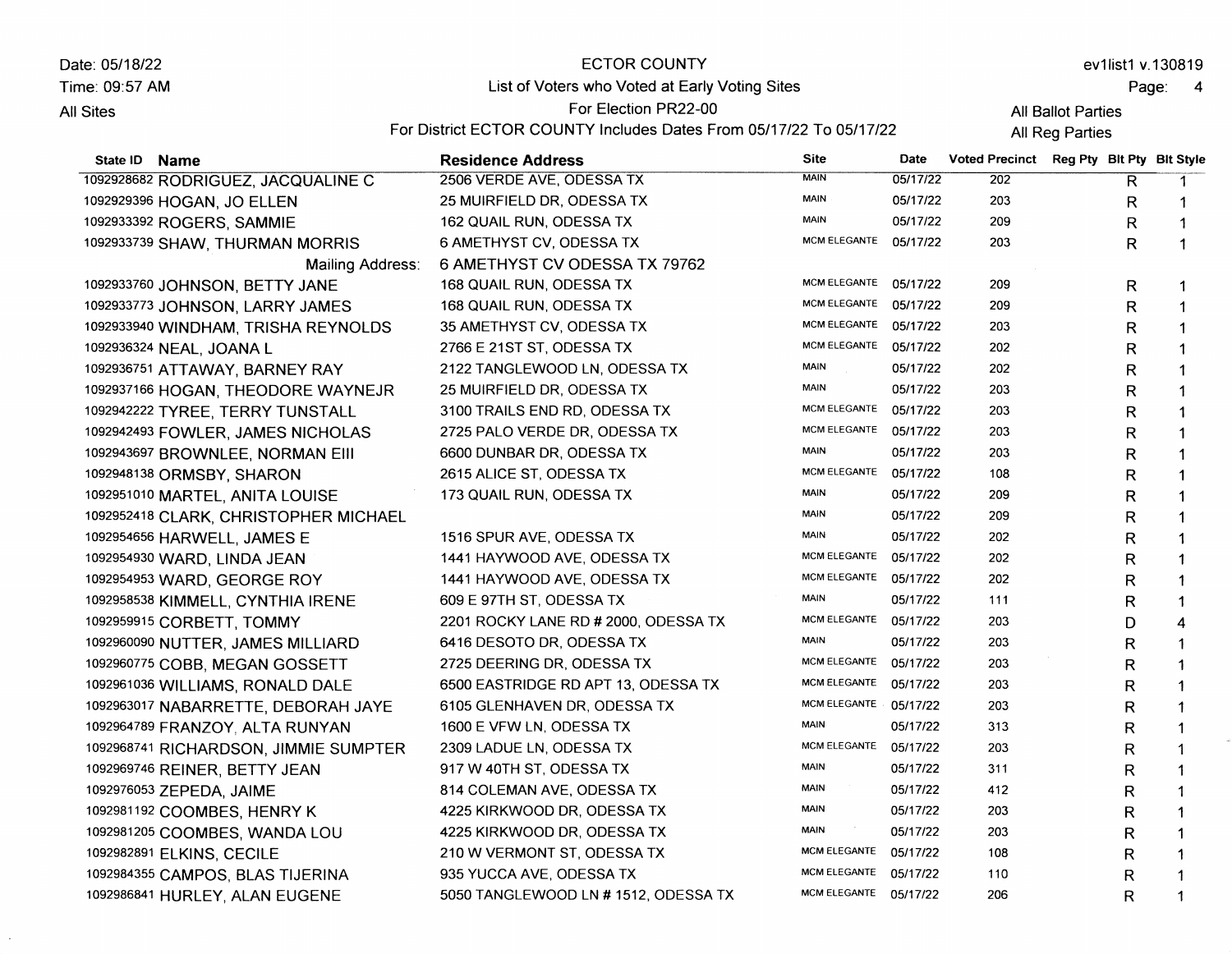| Date: 05/18/22   |                                                                      | <b>ECTOR COUNTY</b>                                                |                          |          |                                          |                 |                         | ev1list1 v.130819 |
|------------------|----------------------------------------------------------------------|--------------------------------------------------------------------|--------------------------|----------|------------------------------------------|-----------------|-------------------------|-------------------|
| Time: 09:57 AM   |                                                                      | List of Voters who Voted at Early Voting Sites                     |                          | Page:    |                                          |                 |                         | $-5$              |
| <b>All Sites</b> |                                                                      | For Election PR22-00                                               | All Ballot Parties       |          |                                          |                 |                         |                   |
|                  |                                                                      | For District ECTOR COUNTY Includes Dates From 05/17/22 To 05/17/22 |                          |          |                                          | All Reg Parties |                         |                   |
| State ID         | <b>Name</b>                                                          | <b>Residence Address</b>                                           | <b>Site</b>              | Date     | Voted Precinct Reg Pty Blt Pty Blt Style |                 |                         |                   |
|                  | 1092989491 WINTER, JAMES EUELLJR                                     | 16825 N PECAN AVE, GARDENDALE TX                                   | <b>MAIN</b>              | 05/17/22 | 207                                      |                 | $\overline{\mathsf{R}}$ | $\mathbf 1$       |
|                  | 1092989644 CLARK, LONNIE RAY                                         | 14 SHAW CT, ODESSA TX                                              | <b>MCM ELEGANTE</b>      | 05/17/22 | 208                                      |                 | R                       | 1                 |
|                  | 1092990964 TILLERY-POOLE, LESLIE LEONARD                             | 50 ESTATES DR, ODESSA TX                                           | <b>MCM ELEGANTE</b>      | 05/17/22 | 201                                      |                 | R                       | 1                 |
|                  | 1092993942 LEE, JANET DOWELL                                         | 1605 E 49TH ST, ODESSA TX                                          | <b>MAIN</b>              | 05/17/22 | 205                                      |                 | R                       | 1                 |
|                  | 1092994895 PATTON, RYAN DAVID                                        | 6214 MONTANA AVE, ODESSA TX                                        | <b>MAIN</b>              | 05/17/22 | 206                                      |                 | R                       | 1                 |
|                  | 1092995538 KLINKE, ANNETTE LYNN                                      | 2 RABB CT, ODESSA TX                                               | MCM ELEGANTE 05/17/22    |          | 208                                      |                 | R                       | $\mathbf{1}$      |
|                  | Mailing Address:                                                     | 2 RABB CT ODESSA TX 79762                                          |                          |          |                                          |                 |                         |                   |
|                  | 1092995796 BRADSHAW, MELISSA LEIGH                                   | 3205 MARKSBURG AVE, ODESSA TX                                      | <b>MCM ELEGANTE</b>      | 05/17/22 | 201                                      |                 | R                       | 1                 |
|                  | 1092997958 CLARK, NANCY JO                                           | 14 SHAW CT, ODESSA TX                                              | MCM ELEGANTE 05/17/22    |          | 208                                      |                 | R                       | $\mathbf{1}$      |
|                  | 1092999863 HUGHES, VICKI ANN                                         | 3839 KENWOOD DR, ODESSA TX                                         | THE GLOBE THEAT 05/17/22 |          | 204                                      |                 | $\mathsf{R}$            | $\overline{c}$    |
|                  | 1093002062 BERGER, JESSICA LYNN                                      | 1826 LYNDALE DR, ODESSA TX                                         | <b>MAIN</b>              | 05/17/22 | 205                                      |                 | $\mathsf R$             | $\mathbf{1}$      |
|                  | 1093002299 HANEY, LINDA DARLENE                                      | 1849 E 49TH ST, ODESSA TX                                          | MAIN                     | 05/17/22 | 205                                      |                 | $\mathsf R$             | $\mathbf{1}$      |
|                  | 1093004074 EVENSON, SANDRA ETSUKO                                    | 62 LAUREL VALLEY DR, ODESSA TX                                     | MAIN                     | 05/17/22 | 201                                      |                 | $\mathsf{R}$            | $\mathbf{1}$      |
|                  | 1093010396 COX, DONNA MARIE                                          | 3210 BLOSSOM LN, ODESSA TX                                         | MCM ELEGANTE             | 05/17/22 | 204                                      |                 | $\mathsf{R}$            | $\overline{c}$    |
|                  | 1093010969 MITCHELL, LORI GAYE                                       | 1725 E 49TH ST, ODESSA TX                                          | <b>MAIN</b>              | 05/17/22 | 205                                      |                 | R                       | 1                 |
|                  | 1093017269 ANDREOPULOS, JULIETTE CAMILLE 4030 LAKESIDE DR, ODESSA TX |                                                                    | <b>MAIN</b>              | 05/17/22 | 203                                      |                 | R                       | $\mathbf{1}$      |
|                  | 1093019025 COX, JAMES MAURICE                                        | 3210 BLOSSOM LN, ODESSA TX                                         | <b>MCM ELEGANTE</b>      | 05/17/22 | 204                                      |                 | R                       | $\overline{2}$    |
|                  | 1093019722 STELL, FLOYD WAYNE                                        | 5209 LOCUST AVE, ODESSA TX                                         | MAIN                     | 05/17/22 | 205                                      |                 | R                       | 1                 |
|                  | 1093019767 FARMER, DENELLE TROUTZ                                    | 6552 AMBER DR, ODESSA TX                                           | <b>MCM ELEGANTE</b>      | 05/17/22 | 203                                      |                 | R                       | 1                 |
|                  | 1093027132 PIERCE, CYNTHIA CYREESE                                   | 3744 CRESTVIEW DR, ODESSA TX                                       | <b>MAIN</b>              | 05/17/22 | 204                                      |                 | R                       | $\overline{2}$    |
|                  | 1093032534 HOWARD, JAMES MILFORD                                     | 4661 LEMONWOOD LN, ODESSA TX                                       | MAIN                     | 05/17/22 | 209                                      |                 | R                       | 1                 |
|                  | 1093033143 HARVEY, DAVID ANDREW                                      | 7 HIALEAH CIR, ODESSA TX                                           | MCM ELEGANTE 05/17/22    |          | 209                                      |                 | R                       | 1                 |
|                  | Mailing Address:                                                     | 7 HIALEAH CIR ODESSA TX 79761                                      |                          |          |                                          |                 |                         |                   |
|                  | 1093033158 HARVEY, ELIZABETH KATHARINE                               | 7 HIALEAH CIR, ODESSA TX                                           | MCM ELEGANTE 05/17/22    |          | 209                                      |                 | $\mathsf{R}$            | 1                 |
|                  | Mailing Address:                                                     | 7 HIALEAH CIR ODESSA TX 79761                                      |                          |          |                                          |                 |                         |                   |
|                  | 1093033232 FOWLER, GEORGE WILLIAM                                    | 6900 CROSS B RD APT P104, ODESSA TX                                | MAIN                     | 05/17/22 | 201                                      |                 | R                       | 1                 |
|                  | 1093033854 MIDGETT, VICKIE LYNN                                      | 3513 FAIRLANE AVE, ODESSA TX                                       | <b>MAIN</b>              | 05/17/22 | 204                                      |                 | $\mathsf R$             | $\overline{2}$    |
|                  | 1093038844 GARTEN, DAVID ALAN                                        | 5304 ESMOND DR, ODESSA TX                                          | MAIN                     | 05/17/22 | 208                                      |                 | $\mathsf{R}$            | $\mathbf{1}$      |
|                  | 1093040491 TROWER, VIRGIL WAYNE                                      | 52 SUNNYGROVE DR, ODESSA TX                                        | MAIN                     | 05/17/22 | 209                                      |                 | $\mathsf{R}$            | 1                 |
|                  | 1093042182 YARBROUGH, REGINA LOUISE                                  | 3918 MONCLAIR AVE, ODESSA TX                                       | <b>MCM ELEGANTE</b>      | 05/17/22 | 203                                      |                 | $\mathsf{R}$            |                   |
|                  | 1093048569 ROBERTS, JOEL VAUGHAN                                     | 142 CONLEY PL, ODESSA TX                                           | MAIN                     | 05/17/22 | 208                                      |                 | R                       | 1                 |

MCMELEGANTE 05117122 THE GLOBE THEAT 05/17/22 MCM ELEGANTE 05/17/22 MAIN 05/17/22

R R R R

DUBLIN AVE, ODESSA TX 1449 WESTBROOK AVE, ODESSA TX WILLOW BEND ST, ODESSA TX ESMOND DR, ODESSA TX

1093048569 ROBERTS, JOEL VAUGHAN 1093054021 LASSETER, RANDY MALLETTE 10e30s4327 RIGGS, GARY D 10s305s261 SETH, KIRAN

,1093055889 AUGESEN, ERIC CHARLES